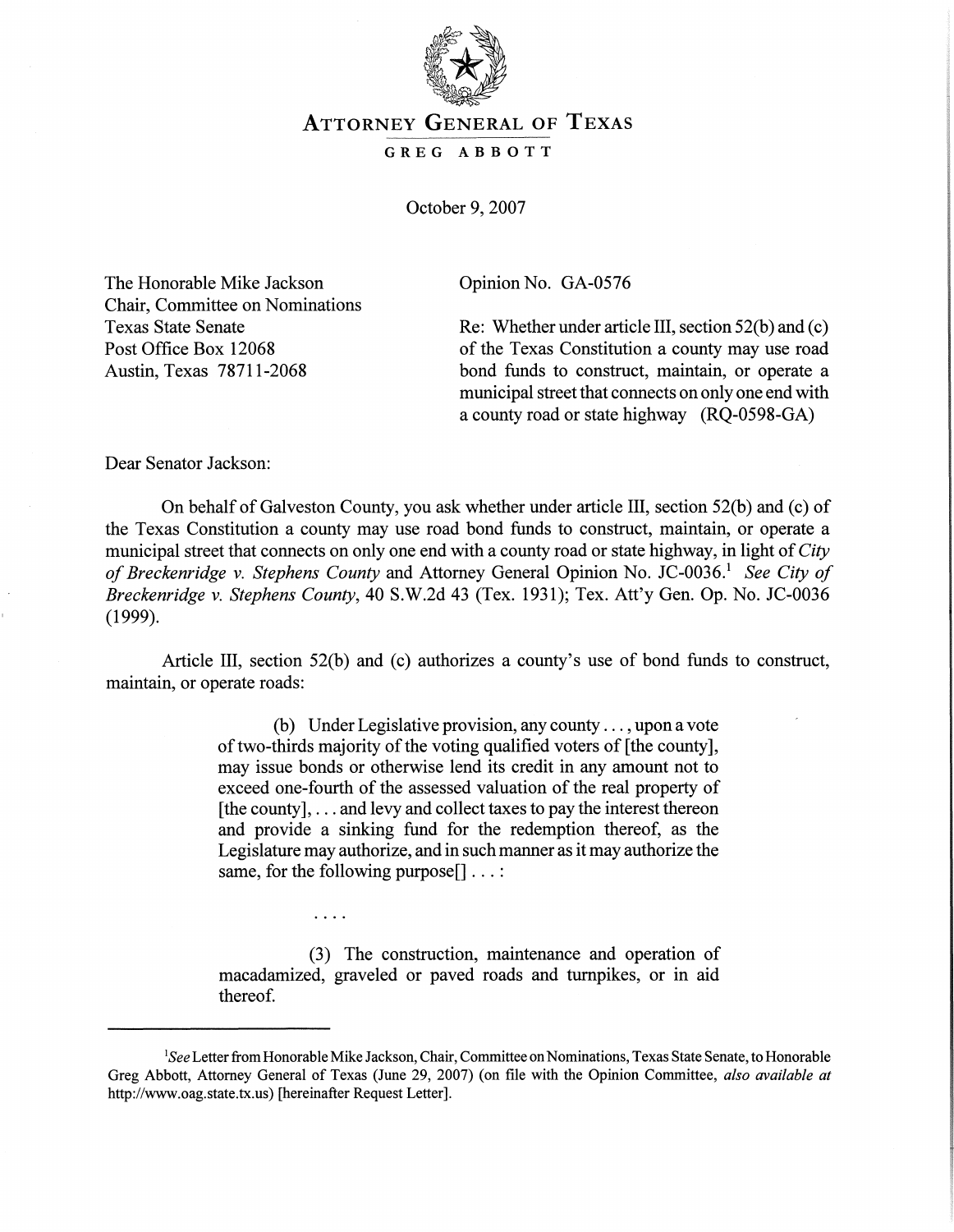(c) Notwithstanding the provisions of Subsection  $(b) \ldots$ , bonds may be issued by any county in an amount not to exceed onefourth of the assessed valuation of the real property in the county, for the construction, maintenance, and operation of macadamized, graveled, or paved roads and turnpikes, or in aid thereof, upon a vote of a majority of the voting qualified voters of the county, and without the necessity of further or amendatory legislation. The county may levy and collect taxes to pay the interest on the bonds as it becomes due and to provide a sinking fund for redemption of the bonds.

## TEX. CONST. art. III,  $\S$  52(b)–(c).

Though article III, section 52(b) and (c) does not expressly limit the use ofroad bond funds to county roads, the Texas Supreme Court in 1931 concluded that a county may under article III, section 52(b) and (c) "expend county road bond funds" to improve municipal streets only "where such streets form integral parts of county roads or state highways," provided that the municipality consents to the improvements. *City of Breckenridge*, 40 S.W.2d at 43–44. In that case, *City of Breckenridge,* the court concluded that Stephens County had the right to improve a municipal street that "was a connecting link and integral part of a county road and state highway." *Id.* at 43, 45. Attorney General Opinion JC-0036 read *City of Breckenridge* to state that "proceeds of bonds issued or taxes levied pursuant to article III, section 52(b) or (c) may ... be used" only for county roads. Tex. Att'y Gen. Op. No. JC-0036 (1999) at  $10-11$ . Under JC-0036, only municipal streets that are integral parts of or connecting links in a county road or state highway are county roads for purposes of*City ofBreckenridge.*<sup>2</sup> *See id.at* 9.

Your question concerns Galveston County, which is contemplating using road bonds issued under article III, section 52(b) and (c) "to construct improvements on various" streets "located within the cities of Tiki Island, Bayou Vista, Clear Lake Shores<sup>[1]</sup>, and Jamaica Beach.<sup>3</sup> By the word "improvements," we understand you to refer to the construction, maintenance, or operation of the

<sup>&</sup>lt;sup>2</sup>Transportation Code section  $251.012(a)(4)$  authorizes a county to spend county money to finance any construction, improvement, maintenance, or repair of a municipal street authorized under section 791.032 of the Government Code "if the commissioners court finds that the county will receive benefits as a result of the work." TEX. TRANSP. CODE ANN. § 251.012(a)(4) (Vernon Supp. 2006). Section 791.032, Government Code, allows a local government, including a county, to enter an interlocal contract with a municipality to fmance work on municipal streets or alleys, "including portions ofthe municipality's streets or alleys that are not an integral part of or a connecting link to other roads or highways." TEX. GOV'T CODE ANN. § 791.032 (Vernon 2004); *see also ide* § 791.003(4)(A) (Vernon Supp. 2006) (defining the term "local government" to include a county). Although Transportation Code section 251.012 and Government Code section 791.032 were added in 1999 in response to certain "attorney general opinions[] citing supreme court precedents," the statutes cannot overcome the constitutional requirements imposed upon the use ofroad bond funds under article III, section 52(b) and (c). House Comm. on Urban Affairs, Bill Analysis, Tex. H.B. 508, 76th Leg., R.S. (1999); *see SouthlandLife Ins. Co.* v. *Barrett,* 172 S.W.2d 997, 1000 (Tex. Civ. App.-Fort Worth 1943, writ refd w.o.m.) (stating that nothing in a certain statute could be relied upon to overcome the constitution).

<sup>&</sup>lt;sup>3</sup>Letter from Honorable James D. Yarbrough, Galveston County Judge, to Honorable Mike Jackson, Chair, Committee on Nominations, Texas State Senate (June 20, 2007) (attached to Request Letter) [hereinafter Yarbrough Letter].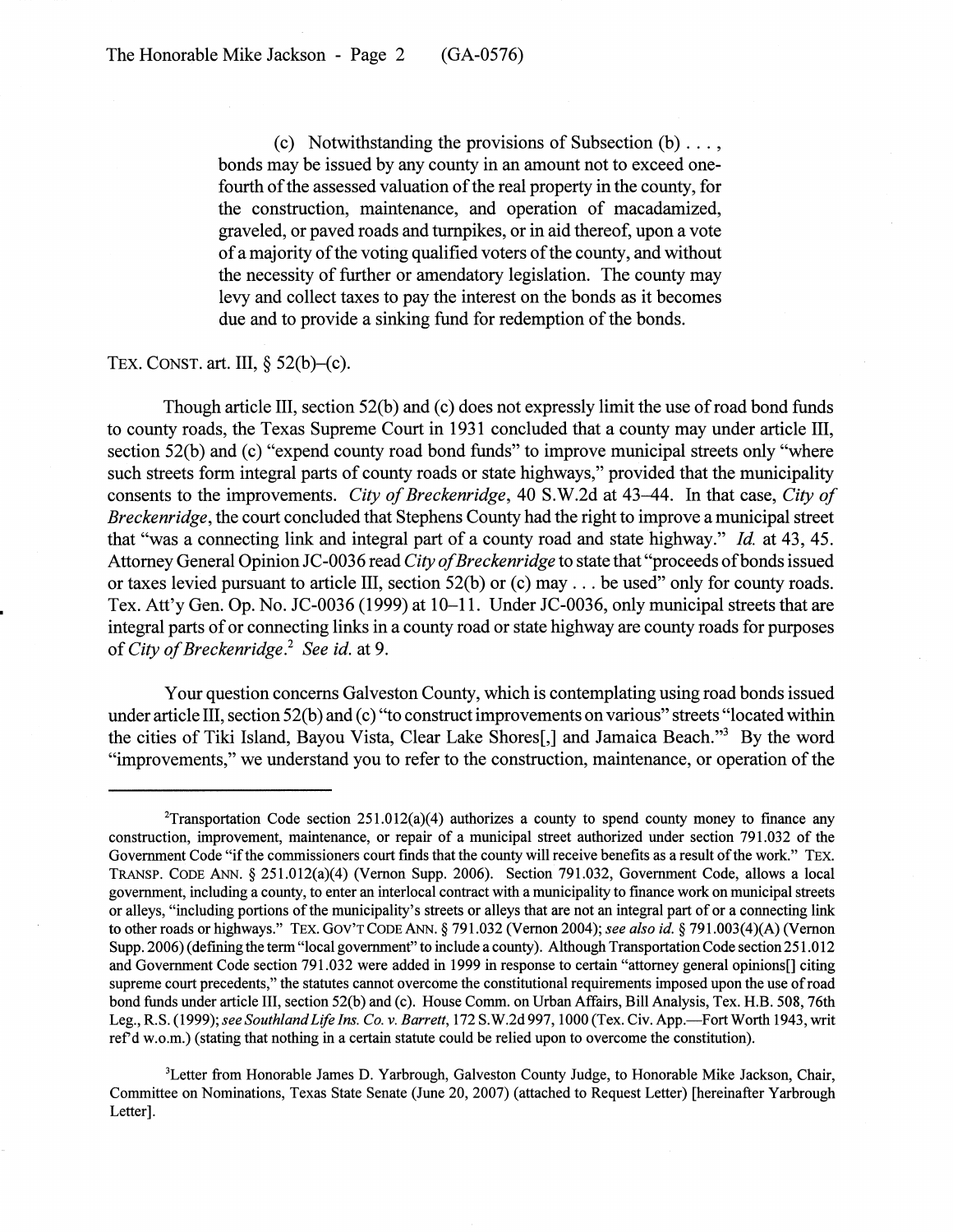streets. Galveston County is particularly concerned about using road bond funds to construct, maintain, or operate several roads that are connected to county roads or state highways on one end only. *See* Yarbrough Letter, *supra* note 3, at 1-3. It asks whether *City ofBreckenridge* and Attorney General Opinion JC-0036 require that "the street must both begin and end at a county road and/or a state highway" or that "only one end of the city street must begin at a county road or a state highway regardless of where it ends." *Id.* at 3.

Under *City of Breckenridge* and JC-0036, a county may use funds from road bonds issued under article III, section 52(b) and (c) to construct, maintain, or operate a municipal street that is a connecting link in or an integral part of a county road or state highway. *See City of Breckenridge*,  $40 S.W.2d$  at  $43-44$ ; Tex. Att'y Gen. Op. No. JC-0036 (1999) at 9. A street that is not a connecting link in a county road or state highway may be an integral part of a county road or state highway. A street is an integral part of a county road or state highway if the street is necessary to complete or essential to the county road or state highway. *See* THE NEW OXFORD AMERICAN DICTIONARY 881 *(2001); cf Gorman* v. *Consol. Edison Corp.,* 488 F.3d 586, 592 (2d Cir. 2007) (defining the term "integral" for purposes of the Fair Labor Standards Act) (quoting WEBSTER'S THIRD NEW INT'L DICTIONARY 1173 (unabridged 1986)). If a street is an integral part of a county road or state highway, it need not be a connecting link; conversely, a connecting link need not be an integral part of a county road or state highway.

Whether a particular municipal street is a connecting link in or an integral part of a county road or state highway is a question of fact that must be resolved in the first instance by the county commissioners court. *See* TEX. CONST. art. III, § 52(b)–(c); *City of Breckenridge*, 40 S.W.2d at 43-44; see also Tex. Att'y Gen. Op. No. GA-0446 (2006) at 18 ("Questions of fact are not appropriate to the opinion process."); *cf Terry* v. *Edgin,* 561 P.2d 60, 66 (Okla. 1977) (concluding that whether a particular road or street is a connecting link in the county highway system is a question of fact to be decided on a case-by-case basis). In certain circumstances, a commissioners court reasonably may find that a street that connects with a county road or state highway on only one end is an integral part of a county road or state highway. Under *City of Breckenridge*, a county may use road bond funds to construct, maintain, or operate a municipal street only if the municipality consents. *See City of Breckenridge*, 40 S.W.2d at 43-44.